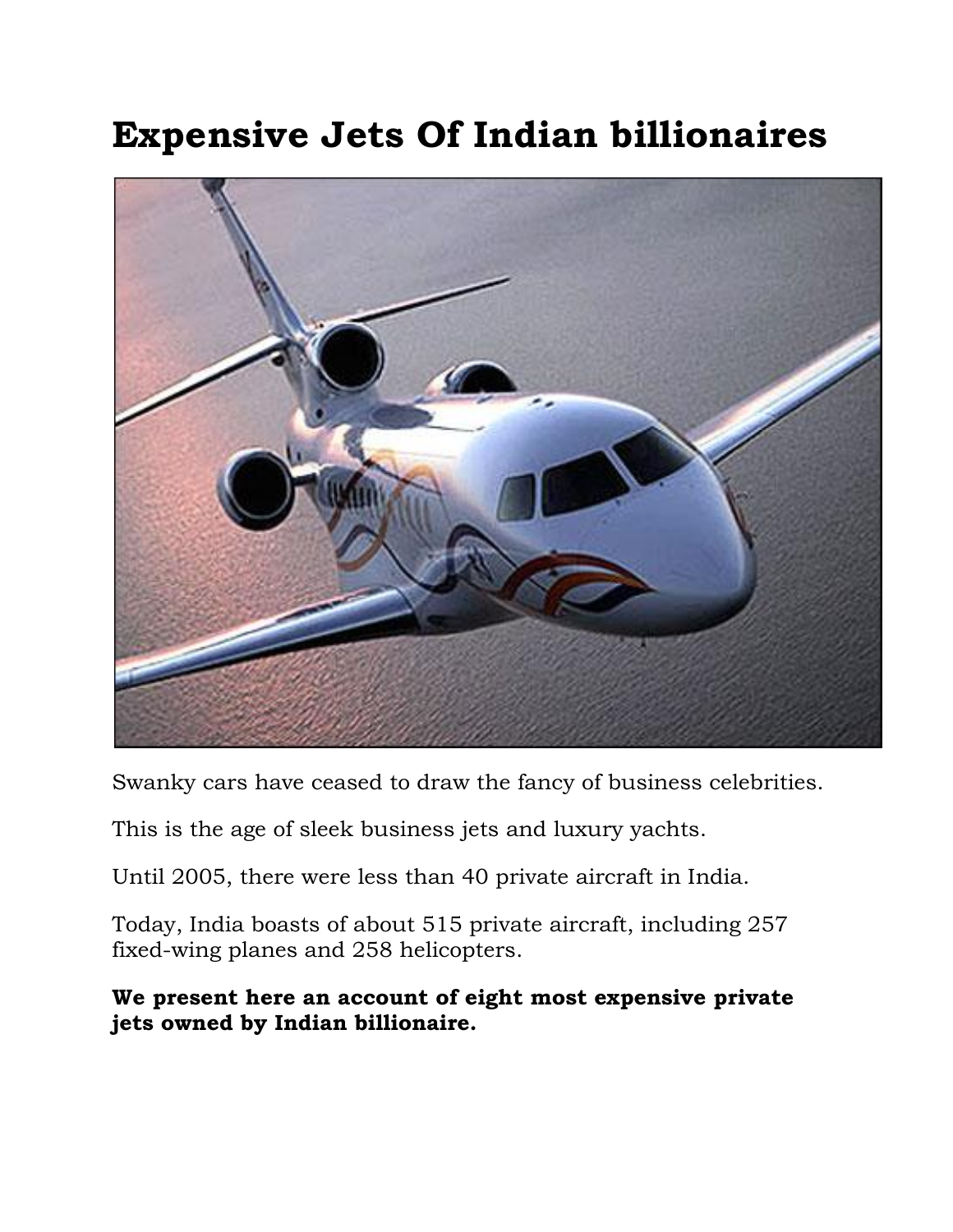# **1) Mukesh Ambani**



### **Aircraft: Boeing Business Jet 2**

### **Price: \$73 million**

Reliance Industries chairman Mukesh Ambani owns a fleet of private jets and frequently flies his older version of Global Express.

Boeing Business Jet 2 carries a perfect mix of grandeur and 21st century technology. Powered by two General Electric/Snecma CFM56-7 engines, the BBJ2 can cover an astounding 6616.miles, with a top speed of Mach 0.82.

Ambani's BBJ2 includes a boardroom and plush executive seats.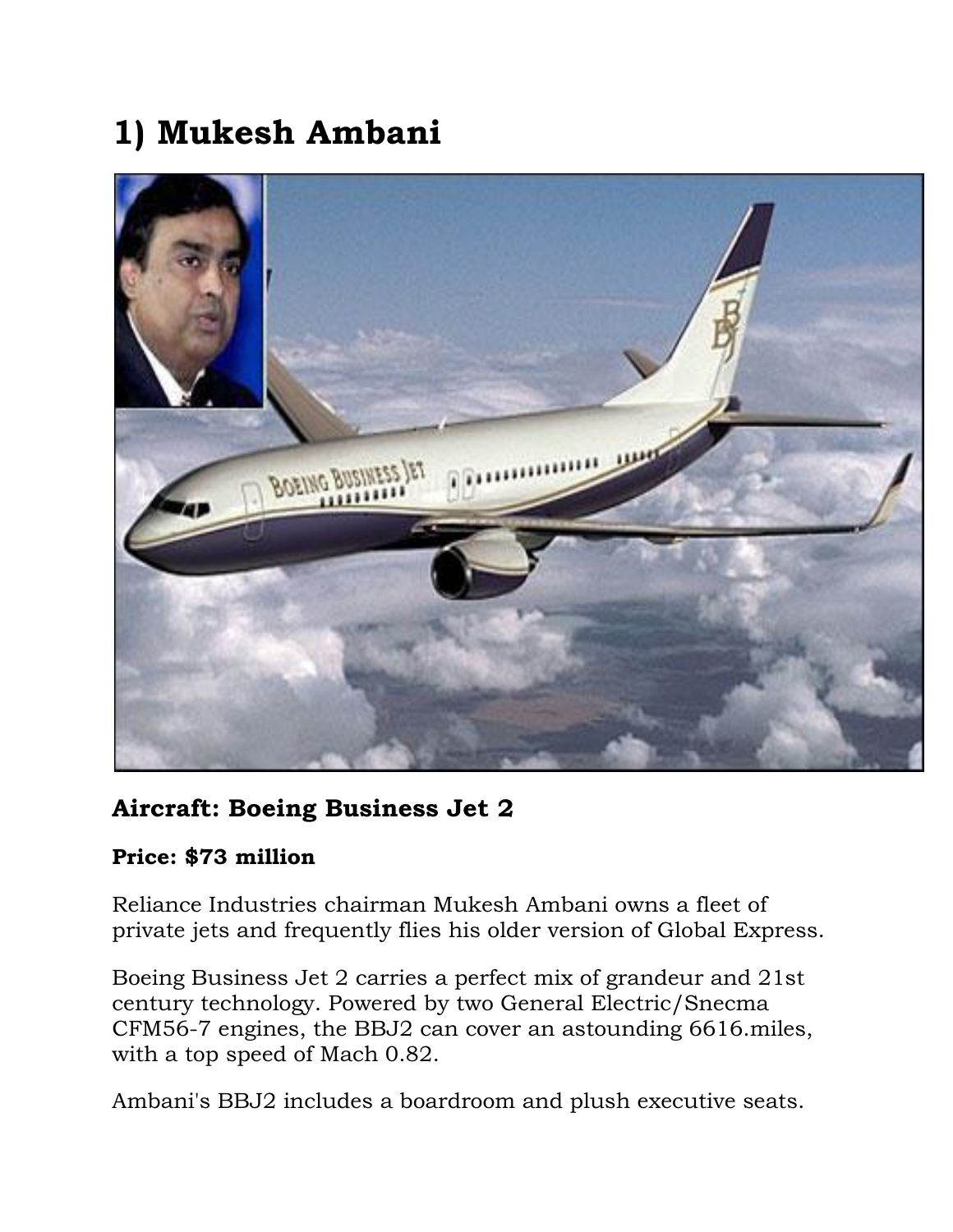

The cockpit is equipped with the state of the art Honeywell digital avionics system, along with Flight Dynamics HGS 2000 heads-up display.

In 2007, Mukesh Ambani had gifted his wife, Neeta Ambani, a Rs 242 crore (Rs 2.4 billion) Airbus 319 Corporate Jet on her 44th birthday.

Ambani also owns a Boeing Business Jet 2 which is worth \$73 million and also a Falcon 900EX.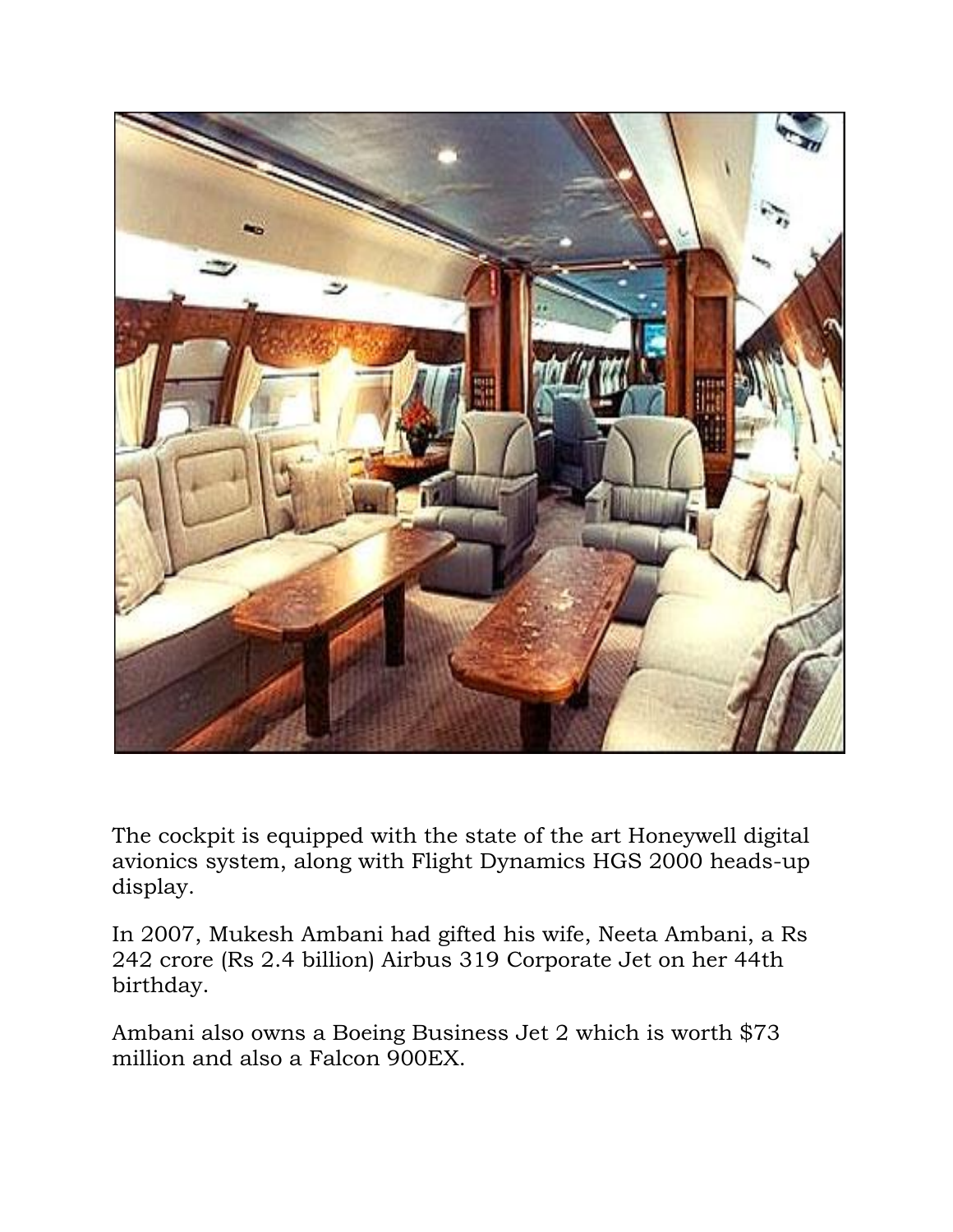# **2) Vijay Mallya**

![](_page_3_Picture_1.jpeg)

### **Aircraft: Airbus ACJ 319**

### **Price: \$40 million**

Vijay Mallya, owner of United Breweries Group and Kingfisher Airlines, travels in an Airbus ACJ319 luxury business jet that serves as the liquor baron's home-cum-office and offers 6,000 cubic feet of living space.

This magnificent luxury private jet can accommodate up to 24 passengers and comes with removable fuel tanks for extended range, while being powered by two CFM International CFM56-5 engines.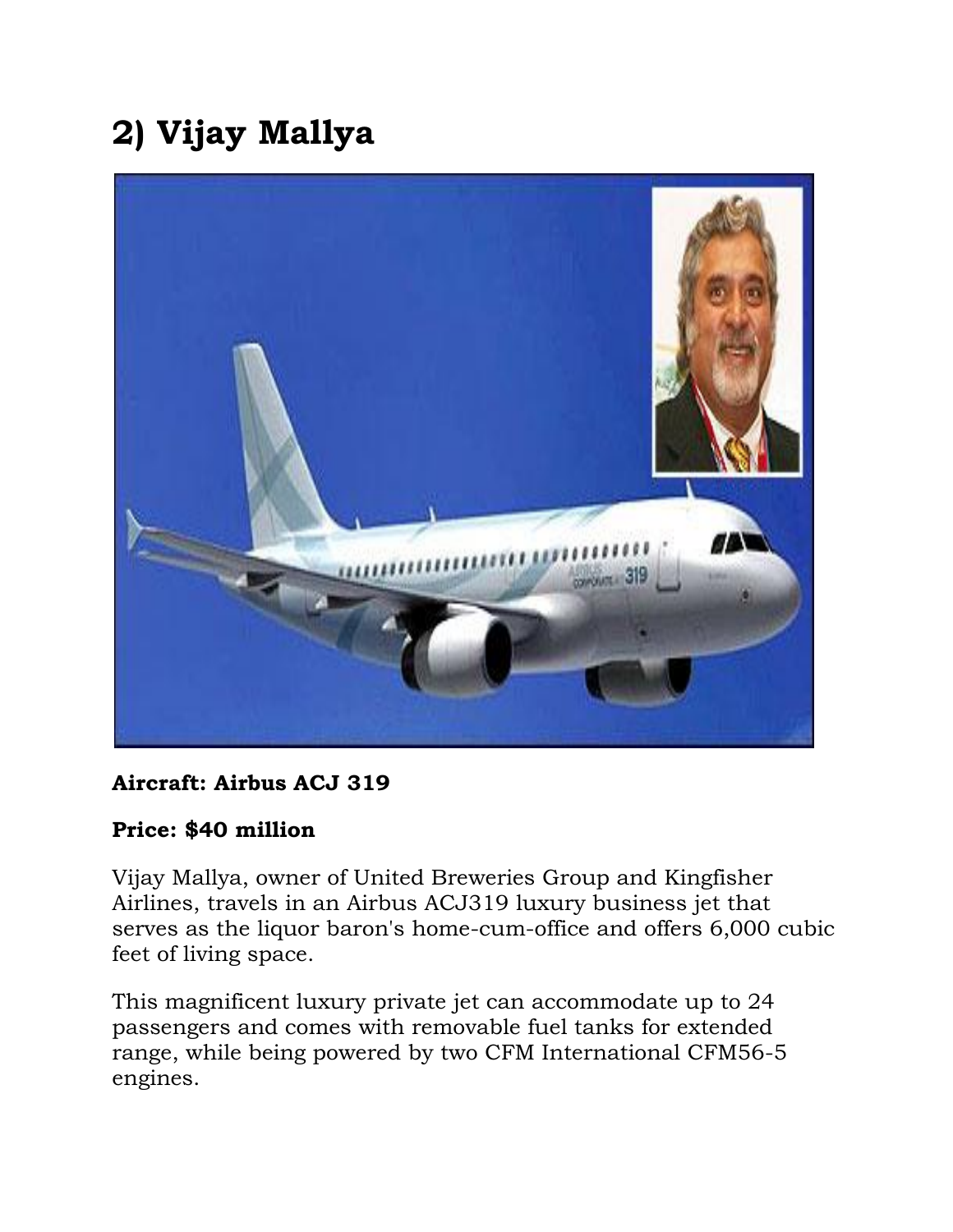![](_page_4_Picture_0.jpeg)

Apart from the ACJ319, Vijay Mallya also owns a Gulfstream, a Hawker and a Boeing 727 aircraft for his corporate and private travel needs.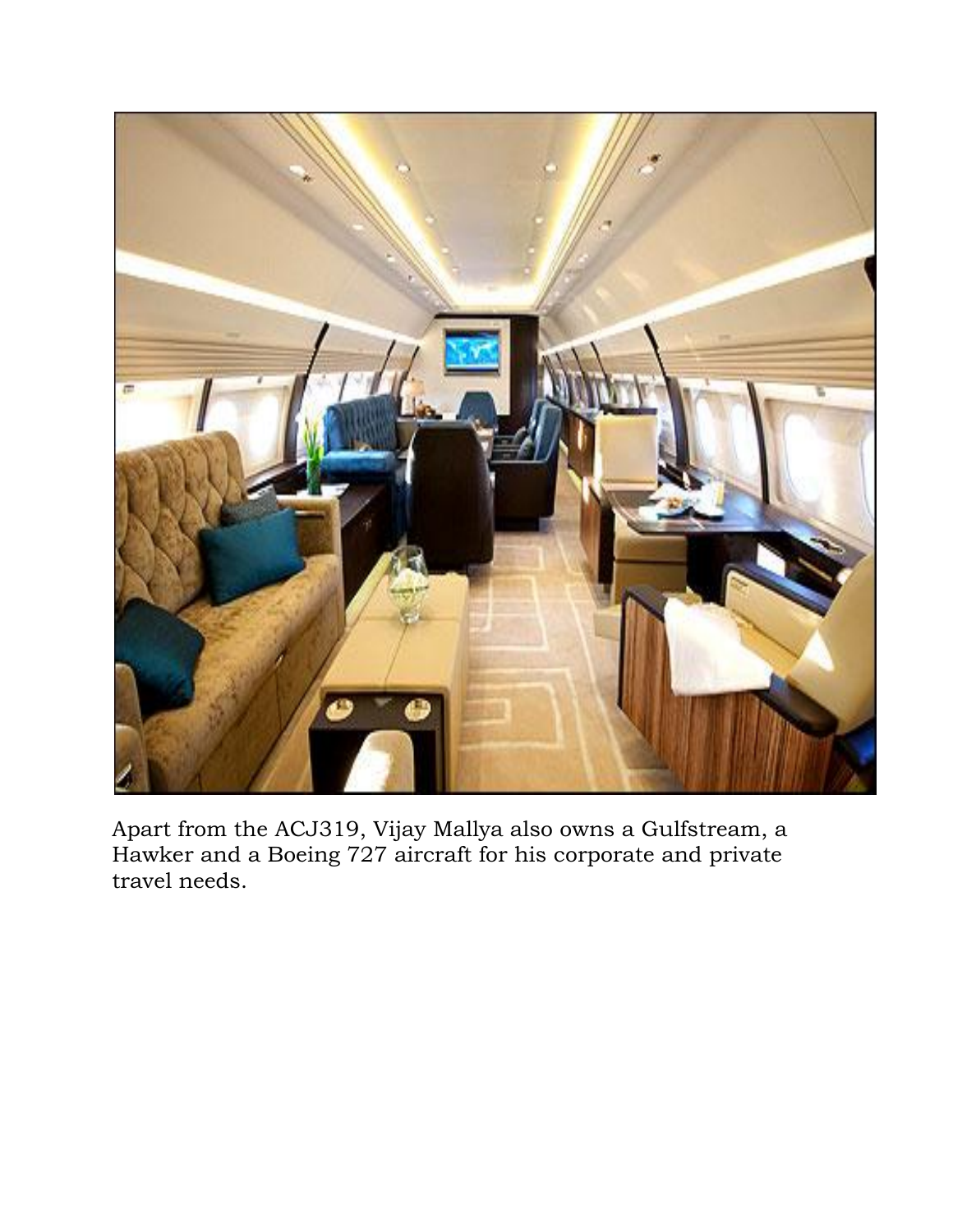### **3) Anil Ambani**

![](_page_5_Picture_1.jpeg)

### **Aircraft: Bombardier Global Express XRS Price: \$38 million.**

The chairman of Reliance Anil Dhirubhai Ambani Group loves to live in style and his Bombardier Global Express XRS speaks for his flamboyant lifesyle.

The XRS features a 14.73-metre long cabin and comes with conference table for board room meetings.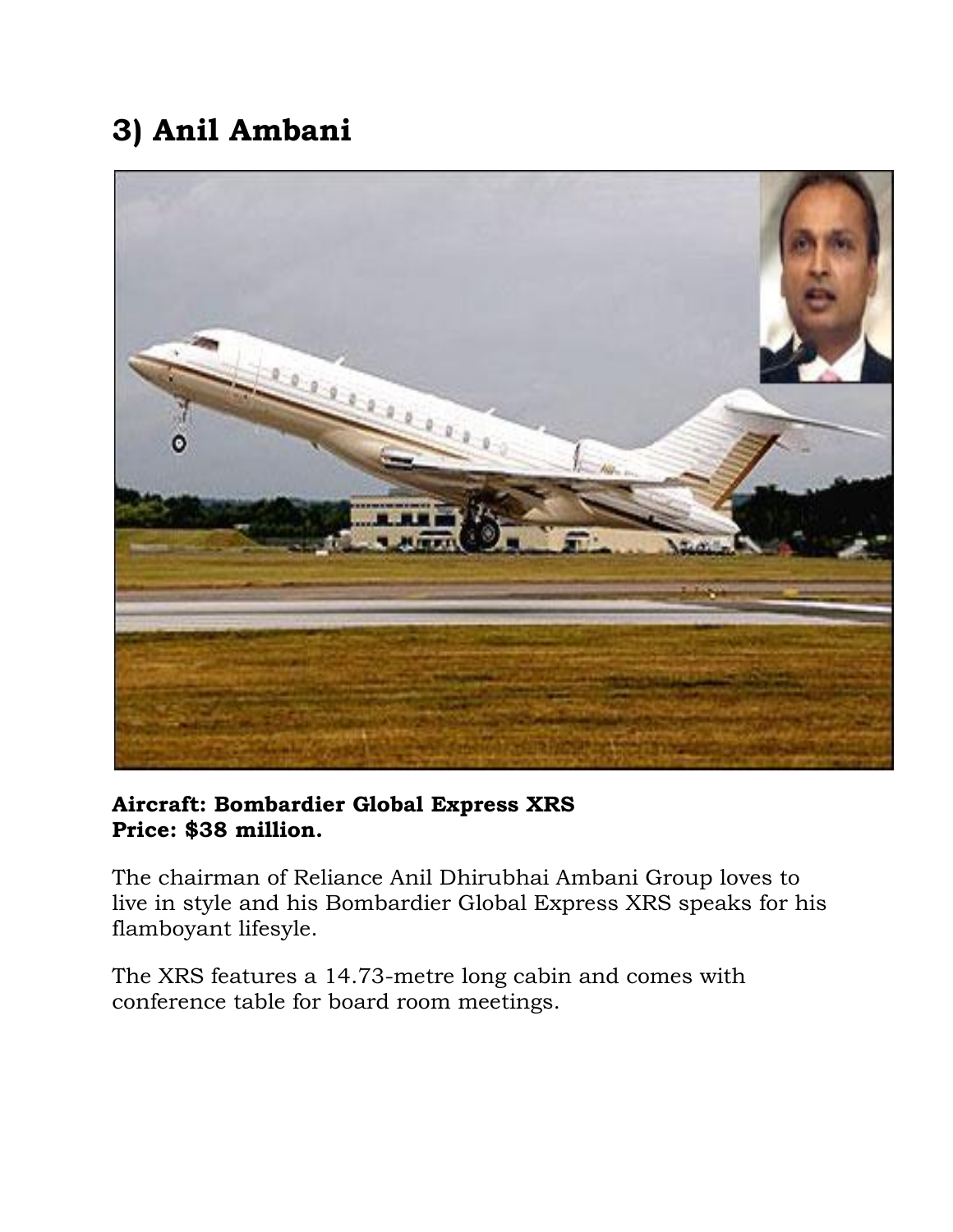![](_page_6_Picture_0.jpeg)

The jet is powered by two Rolls-Royce Deutschland BR710A2-20 turbofan engines that provide the aircraft with a service ceiling of 51,000 feet.

Bombardier has provided the XRS with a maximum range of 12,000 km.

Ambani's fleet also consists a Falcon 2000 and Falcon 7X.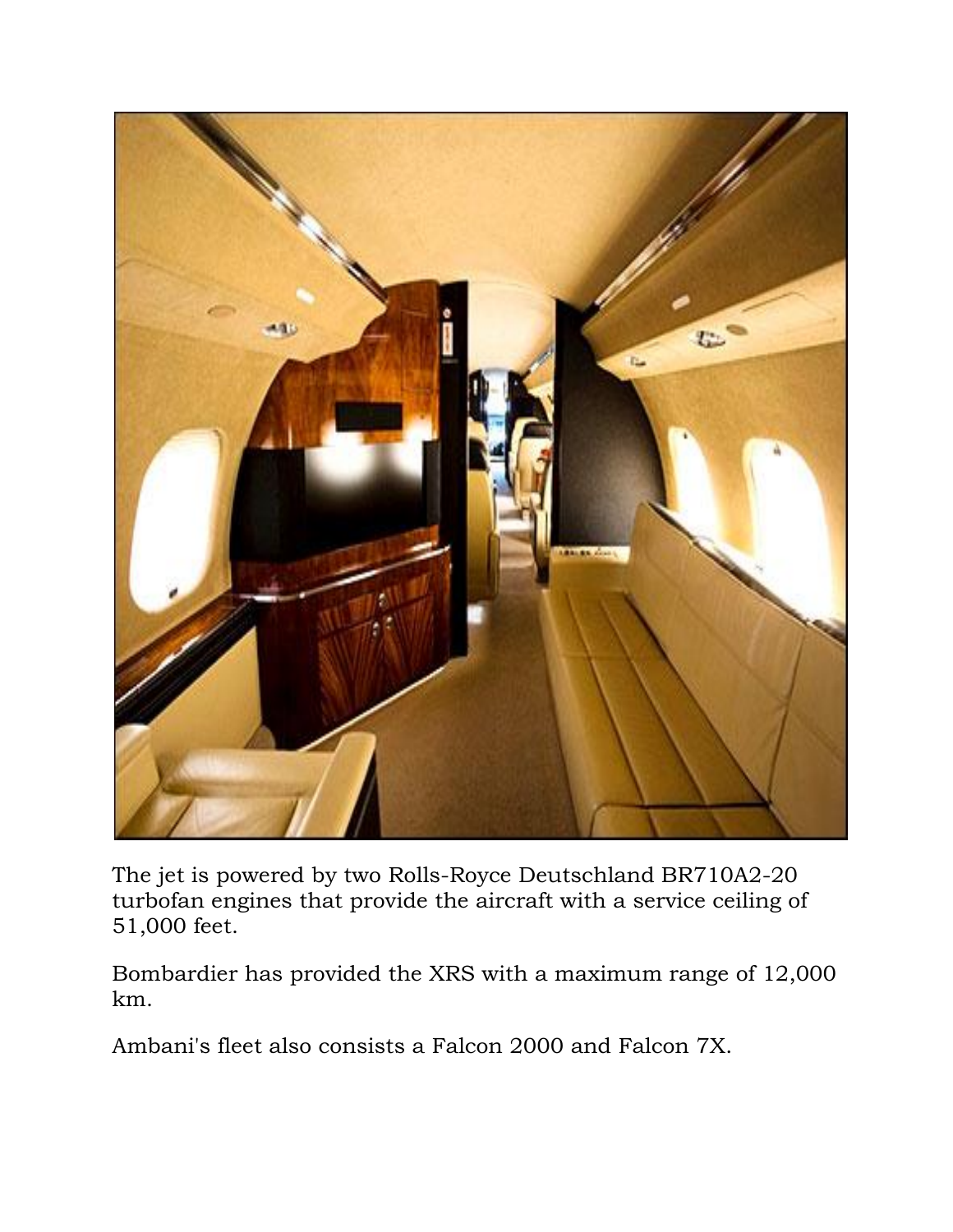### **4) Lakshmi Mittal**

![](_page_7_Picture_1.jpeg)

#### **Aircraft: Gulfstream G550 Price: \$38 million**

Lakshmi Mittal, chairman and chief executive officer of ArcelorMittal, owns this luxury jet.

This private jet is powered by twin Rolls-Royce BR710 turbofan engines and can climb up to a maximum altitude of 51,000 feet.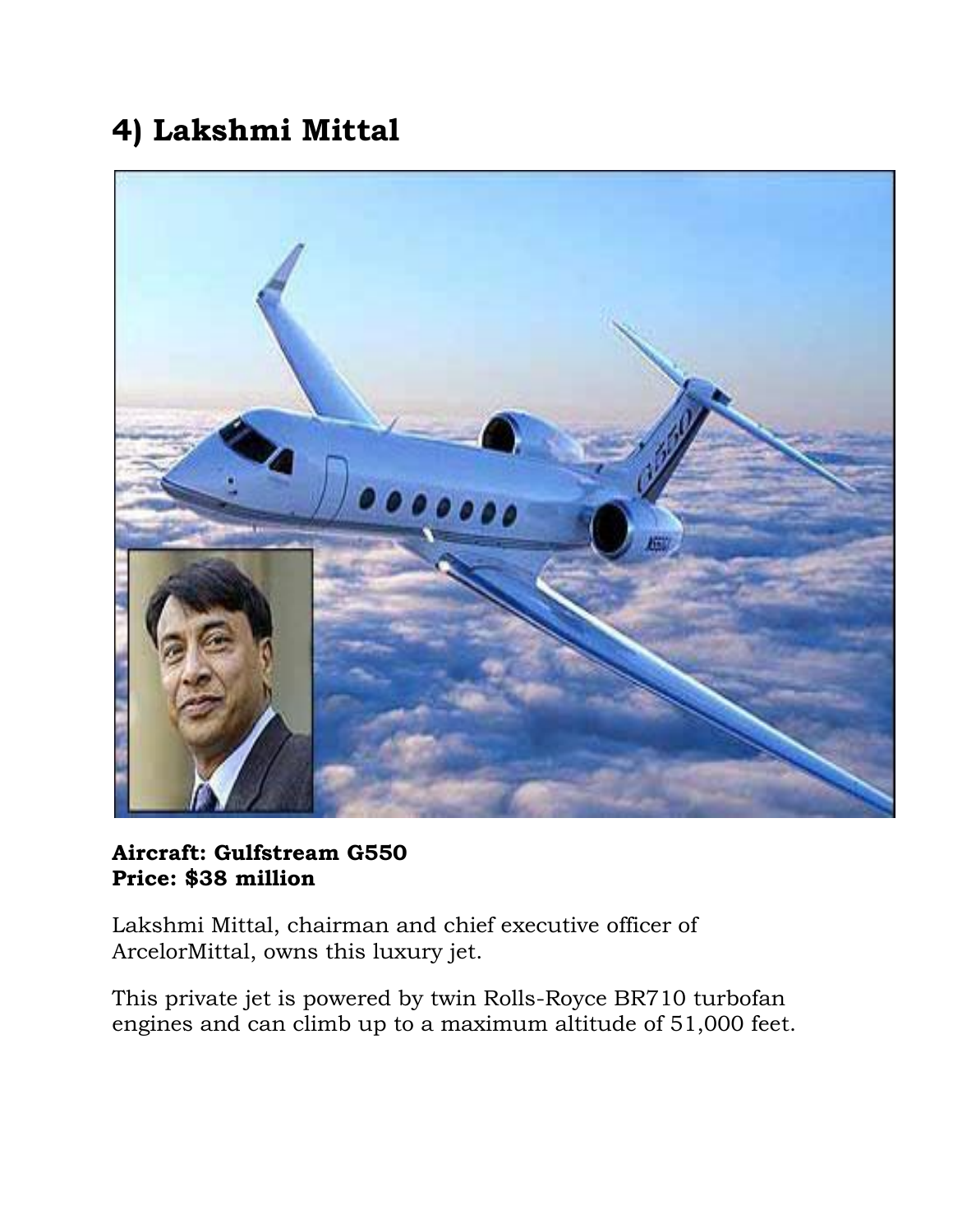![](_page_8_Picture_0.jpeg)

Excluding a crew of two, the G550 can accommodate 19 passengers.

This is one of the very few luxury private jets that have been incorporated with a military grade heads up display.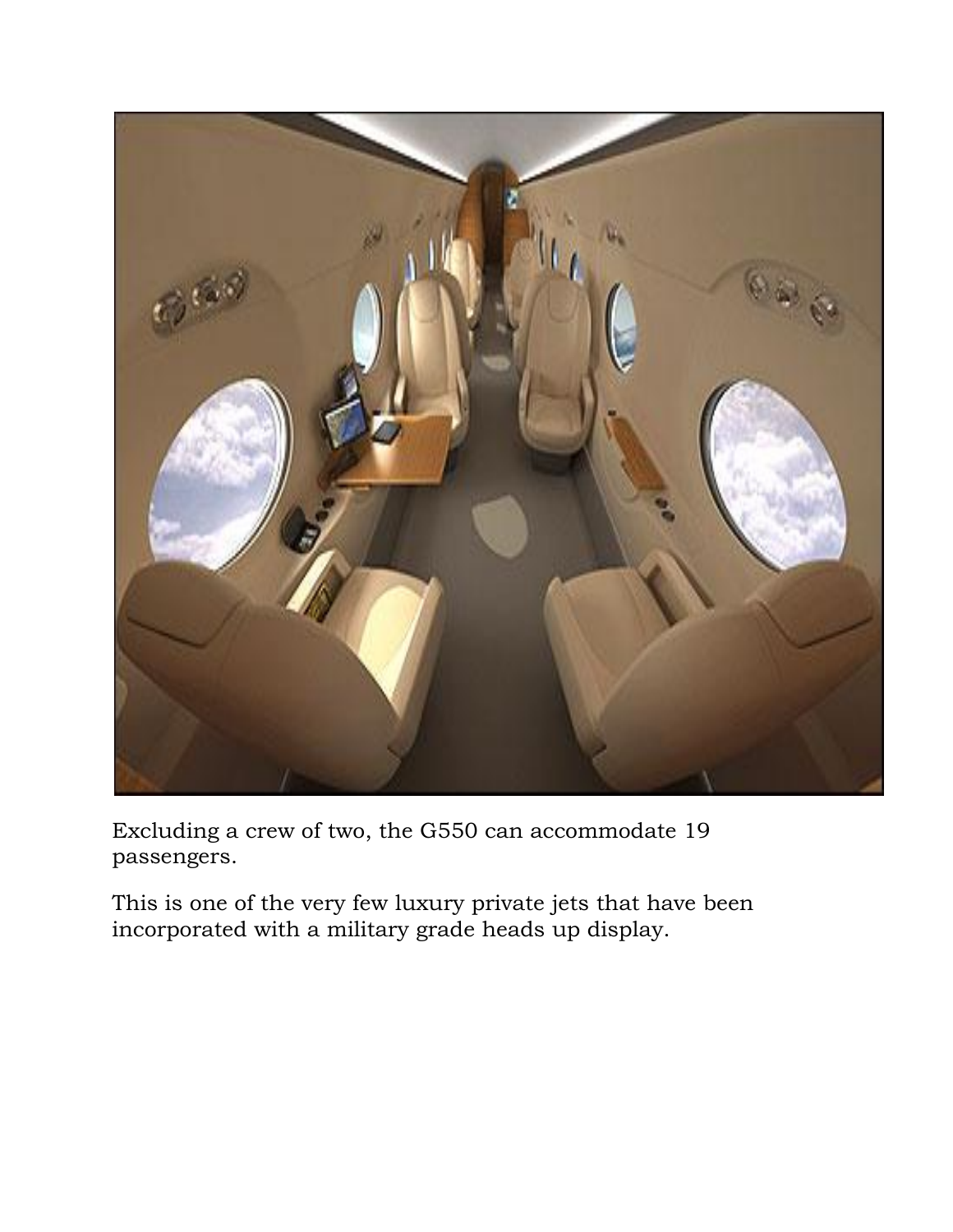## **5) KP Singh**

![](_page_9_Picture_1.jpeg)

#### **Aircraft: Gulfstream IV Price:\$32.5 million**

KP Singh, owner of India's biggest real estate developer the DLF Group, acquired a beautiful Gulfstream IV luxury business jet.

This luxury private jet is powered by twin Rolls-Royce Tay 611-8 engines that enable the aircraft to become more fuel efficient, while reducing the noise levels.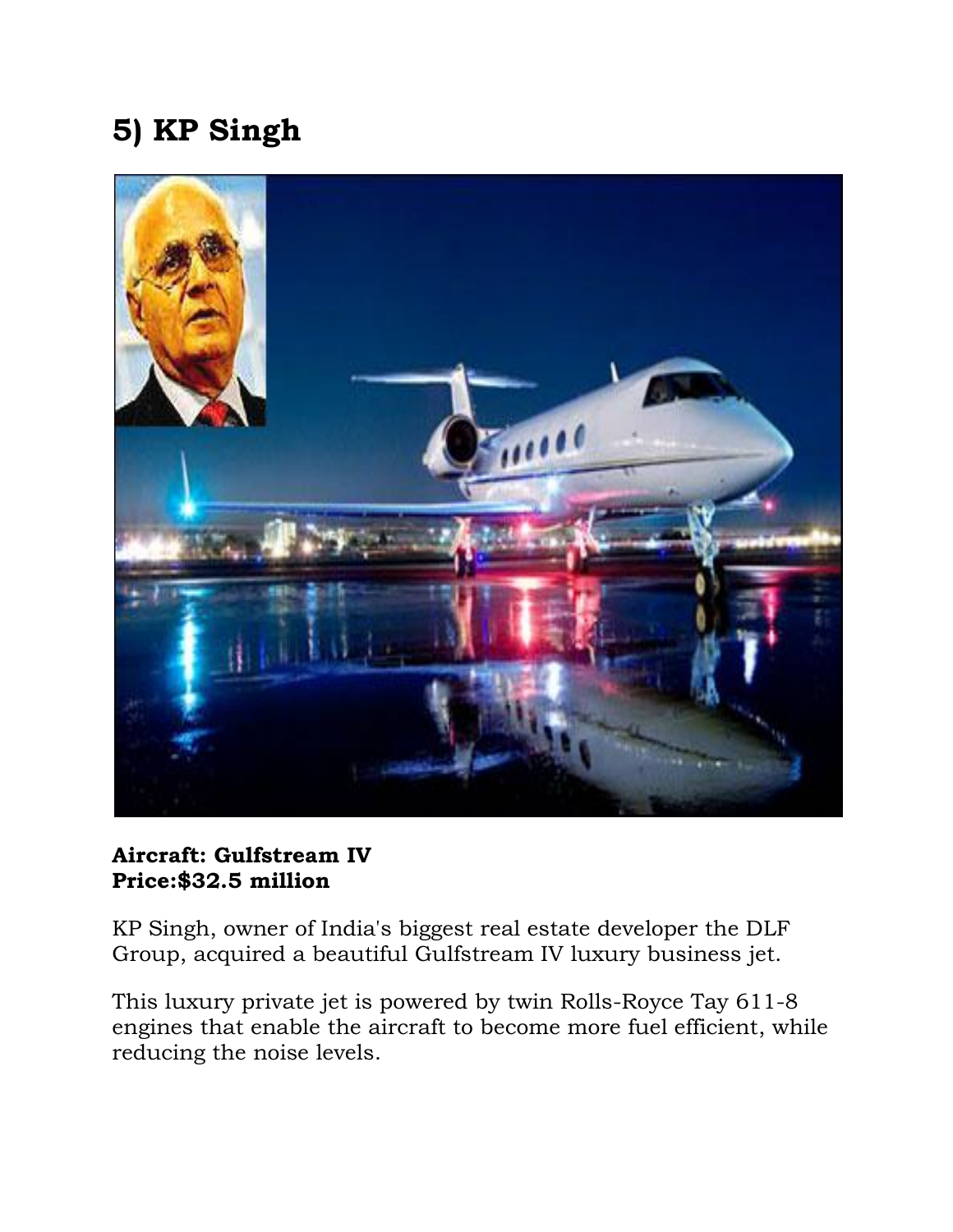![](_page_10_Picture_0.jpeg)

The Gulfstream IV produces a massive 13,850 pound force of thrust and is thus able to attain a maximum altitude of 45,000 feet.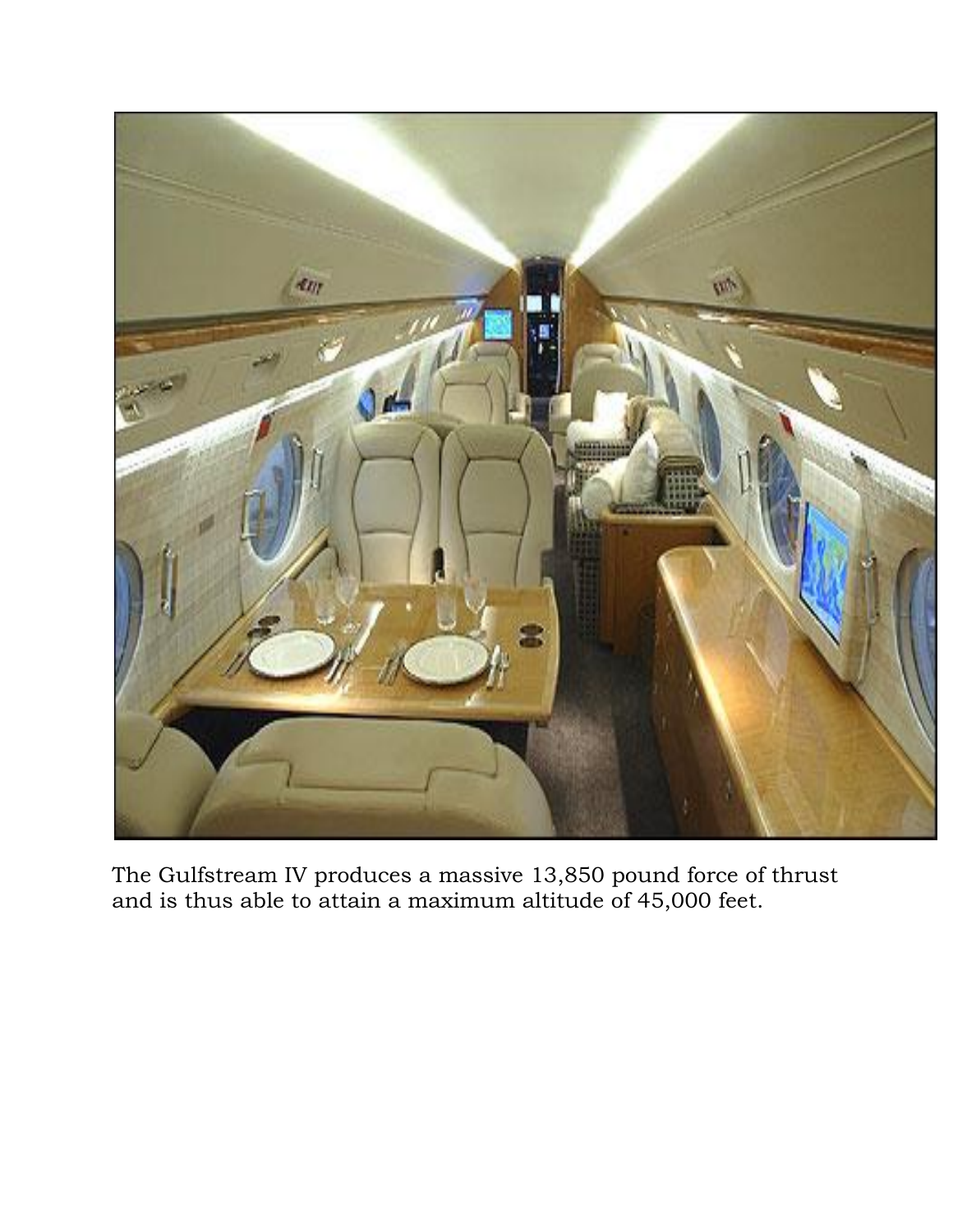## **6) Atul Punj**

![](_page_11_Picture_1.jpeg)

### **Aircraft: Gulfstream IV Price: \$32.5 million**

Atul Punj, chairman of one of the biggest engineering and construction group of India, Punj Lloyd, banks on Gulfstream IV for his travels.

This luxury business jet is powered by twin Rolls-Royce Tay 611-8 engines and can achieve a maximum service ceiling of 45,000 feet.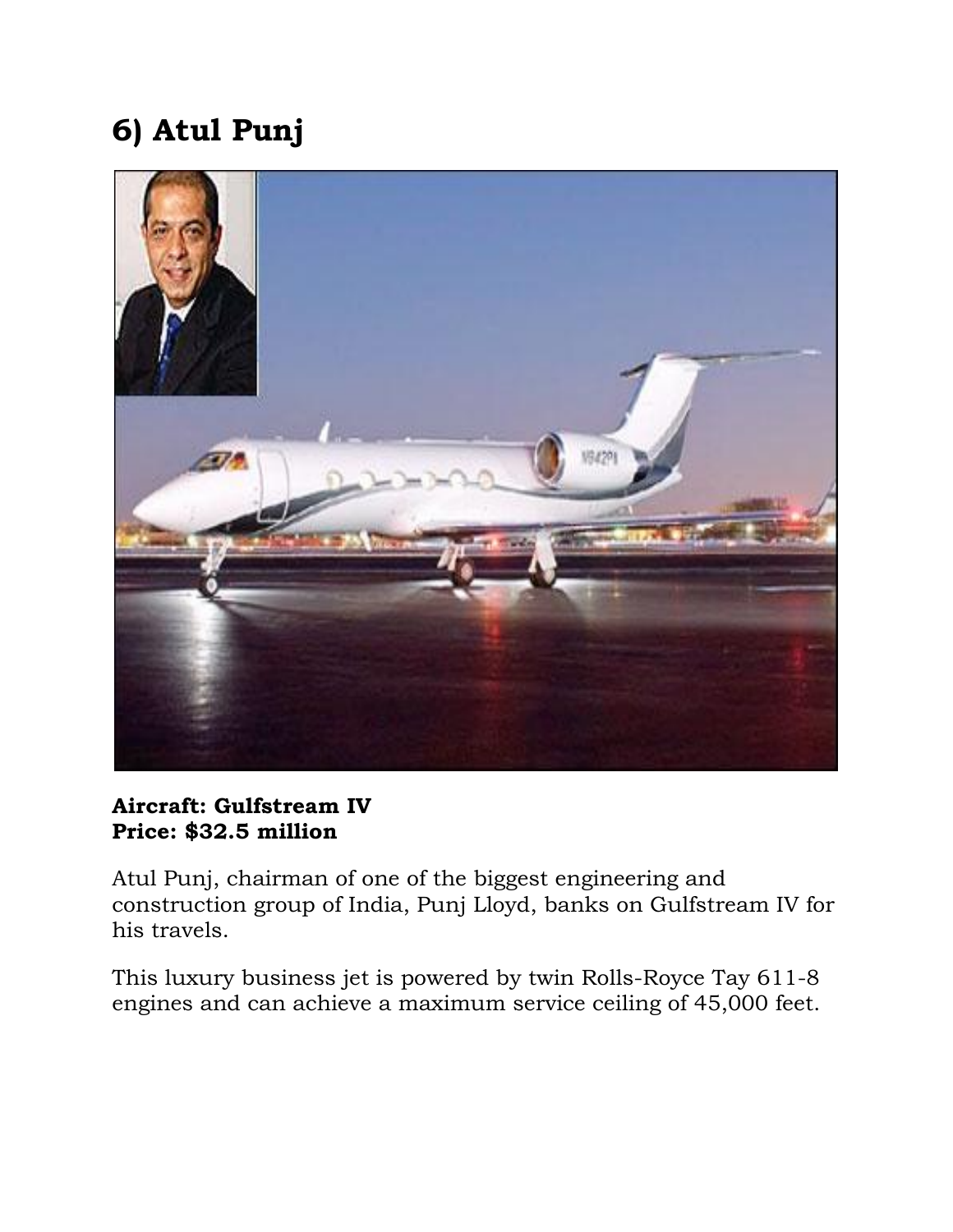![](_page_12_Picture_0.jpeg)

The Gulfstream IV for Punj features two luxury beds, a bathroom and a sprawling living room.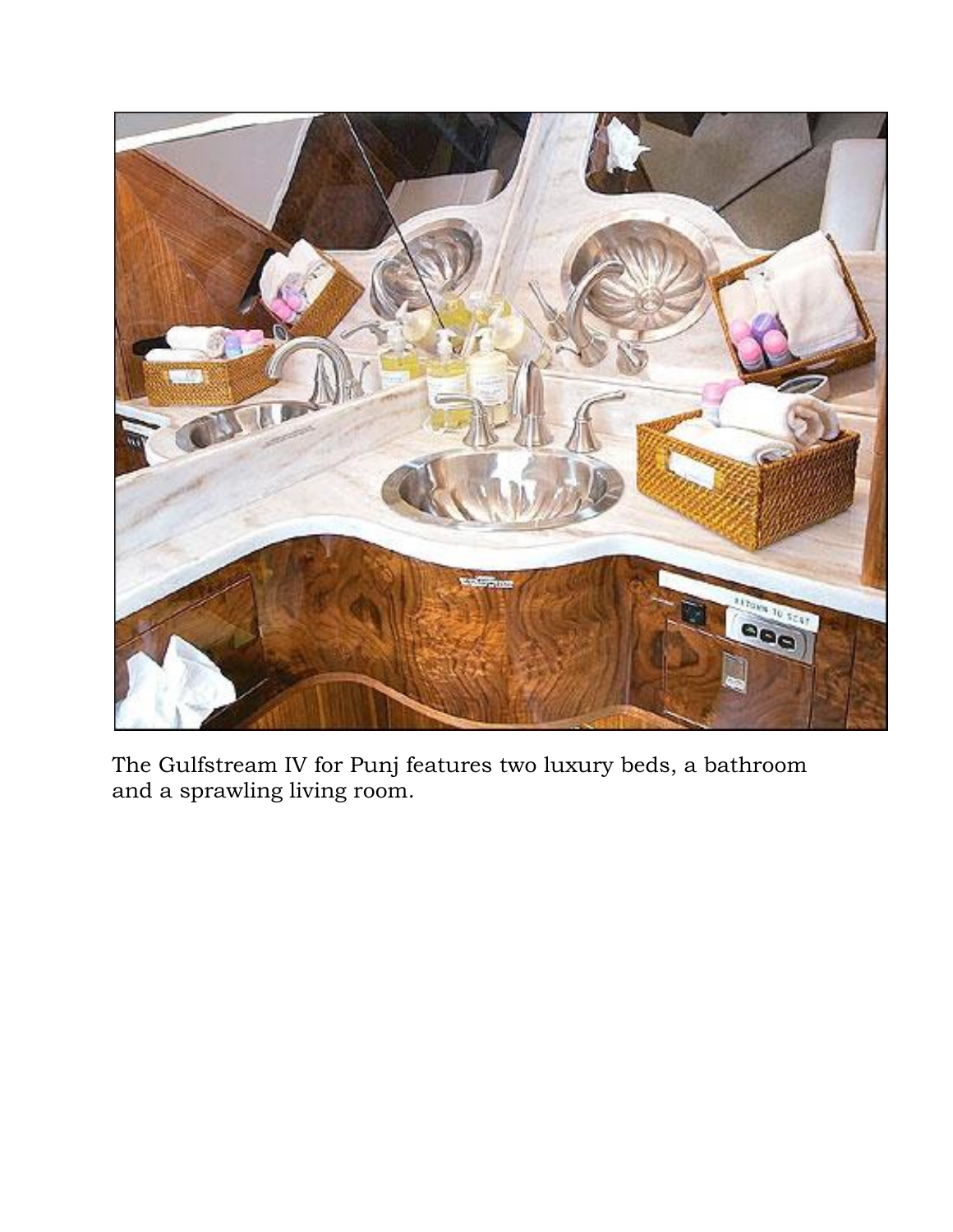### **7) Ratan Tata**

![](_page_13_Picture_1.jpeg)

#### **Aircraft: Dassault Falcon 2000 Price: \$22 million**

Tata Group chief Ratan Tata acquired a luxurious Dassault Falcon 2000 luxury business jet to cater to his overtly busy schedule.

He flies this private jet himself.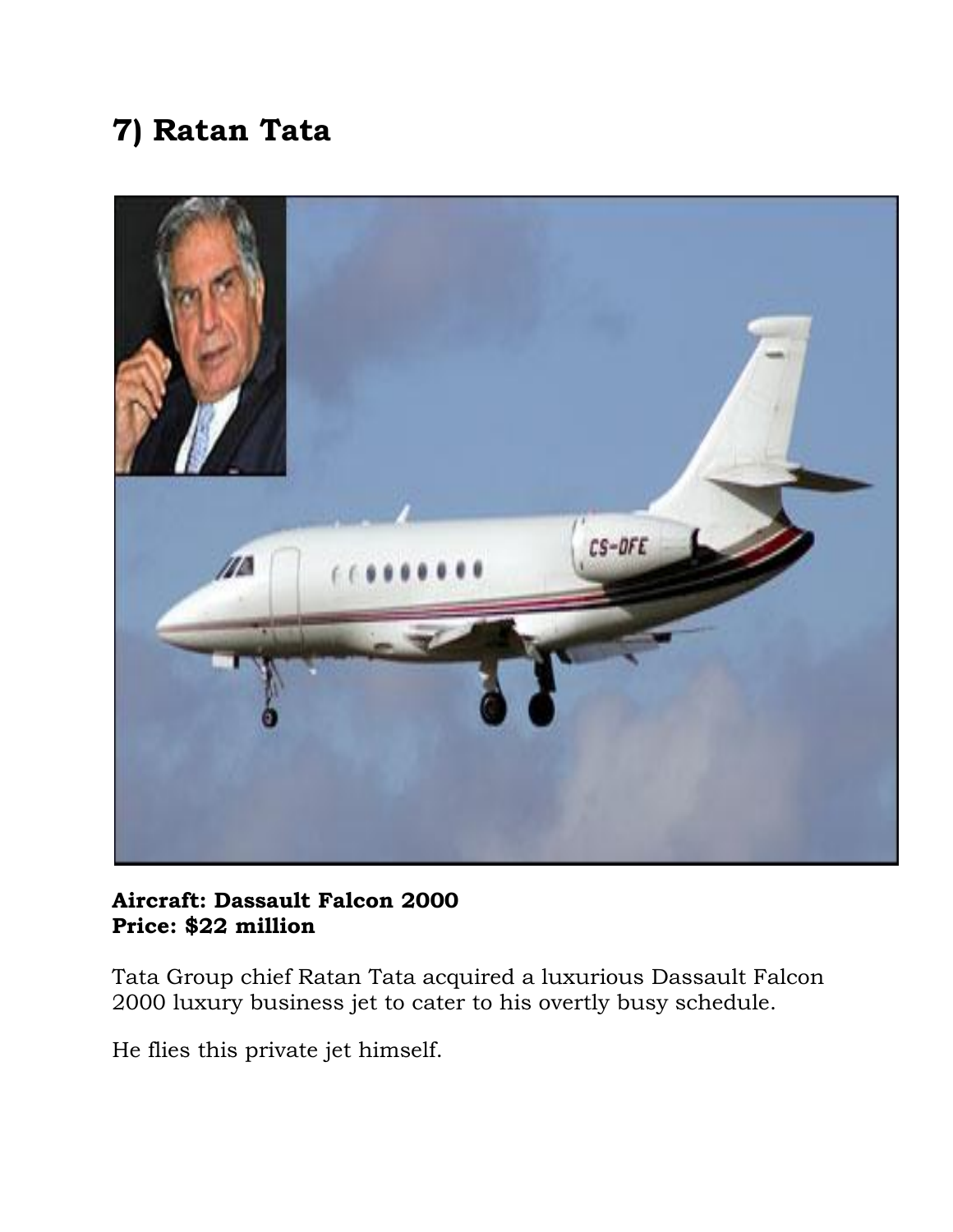![](_page_14_Picture_0.jpeg)

The aircraft has been designed to provide transcontinental range.

The Falcon 2000 is powered by two Pratt & Whitney Canada PW308C turbofan engines and can achieve a maximum service ceiling of 51,000 feet.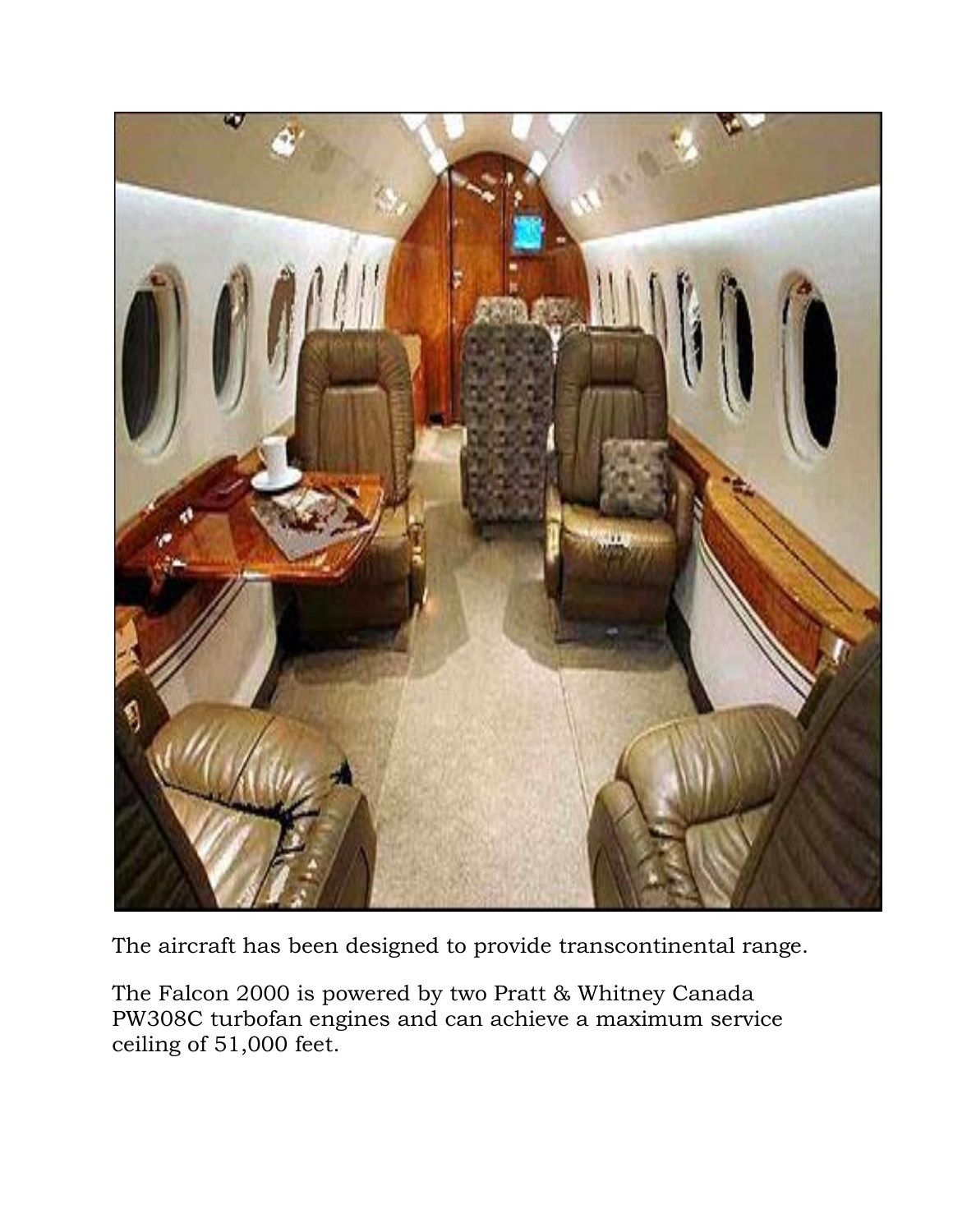### **8) Gautam Singhania**

![](_page_15_Picture_1.jpeg)

### **Aircraft: Bombardier Challenger 600 Price: \$21 million**

The chairman of Raymonds Group is the proud owner of a stunning Bombardier Challenger 600 luxury business jet.

Eric Roth custom designed this aircraft's interiors.